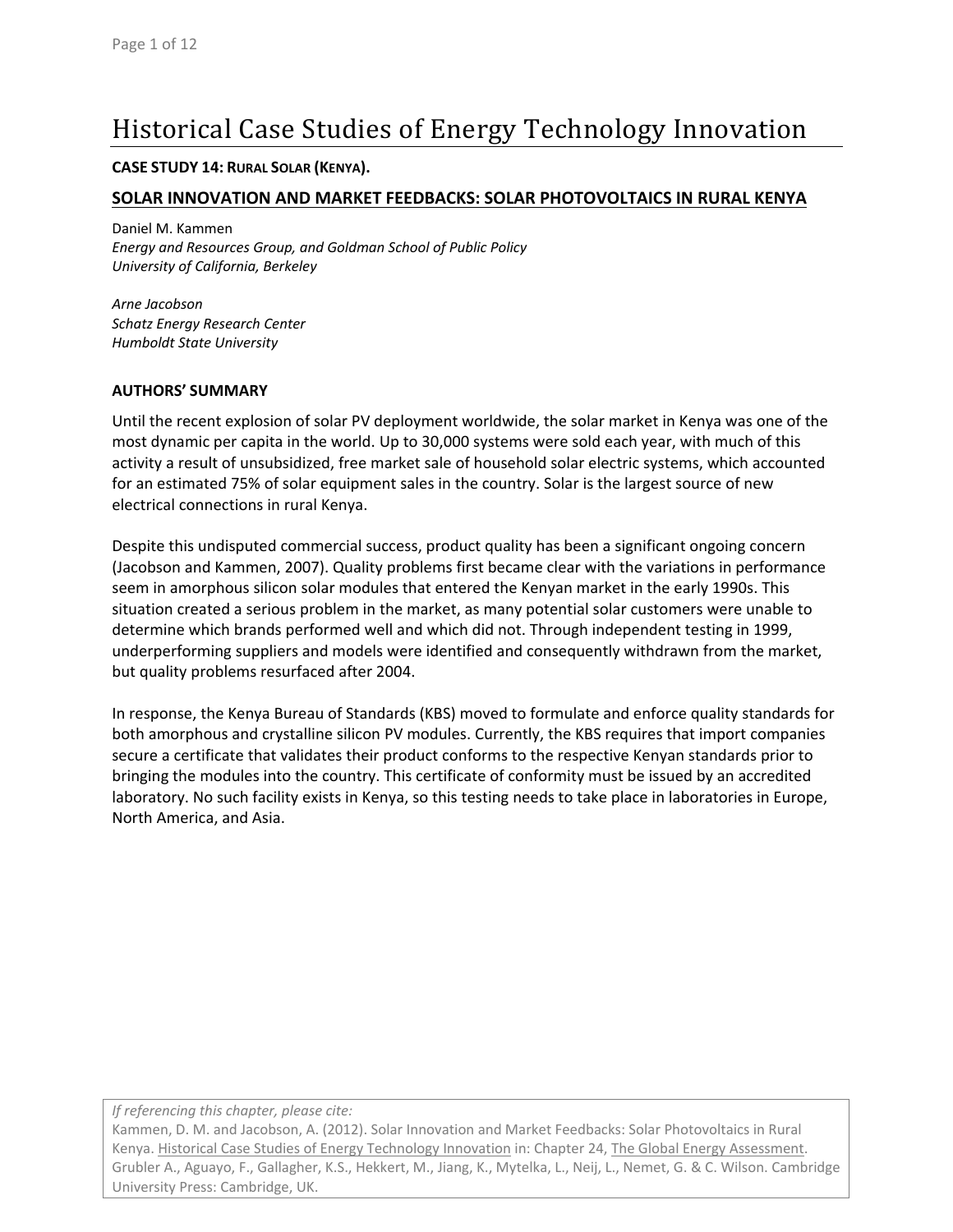# **1 INTRODUCTION**

The solar market in Kenya has been among the largest and most dynamic per capita among developing countries. Cumulative solar sales in Kenya since the mid‐1980s are estimated to be in excess of 300,000 systems, and annual sales growth has regularly topped 15% over the past decade (Acker and Kammen, 1996; Jacobson, 2004). Much of this activity is related to the sale of household solar electric systems, which account for an estimated 75% of solar equipment sales in the country (ESDA, 2003). Solar is the largest source of new electrical connections in rural Kenya.

Despite this undisputed commercial success, product quality has been a significant concern in the Kenya market. The debate over solar module quality exploded publicly in May of 2004 in the form of a series of sensationalistic newspaper advertisements proclaiming that the low performance of a certain brand of amorphous silicon (a‐Si) modules was a "solar panel scandal" (see Figure 1). The advertisements sparked a heated debate about quality, consumer rights, and the ethics of negative advertising. Within a short time, though, the focus shifted towards a search for solutions. The results and events presented in this case study represent a positive step towards resolving chronic quality problems that have plagued the Kenya solar market for more than a decade. The issues that emerged in Kenya, far from being an isolated case, were a precursor of what began to take place elsewhere due to the international character of the global solar industry, and the degree to which Kenya has for well over a decade been a leader in this rapidly expanding technology sector.

In a series of peer‐reviewed publications (Acker and Kammen, 1996; Duke, Jacobson and Kammen, 2002; Jacobson and Kammen, 2007) and results reported in the local press, we present performance test results for five brands of small a‐Si modules that were widely available in the Kenya market during 2004. Our results indicate that while three of the five brands perform at or near their advertised levels, two brands perform far below their nameplate power ratings. Both of the low performing "brands" were manufactured by the same company, although they were sold under different brand names in Kenya. They can therefore be considered to be a single line of modules.

The strong performance of the three leading brands supports previous evidence indicating that good quality a‐Si PV modules can be excellent value for the money. At the same time, the very low performance of the two remaining brands is troubling, as many Kenyan consumers lack the information to distinguish among the various competing brands. There is, therefore, a need for market institutions that ensure the quality and performance of solar products sold in the Kenya market.

This conclusion is strongly supported by a series of performance tests that we conducted on a‐Si modules in Kenya dating back to 1999 (see Jacobson, et al., 2000a; 2000b; Duke, et al., 2000; Jacobson, et al., 2001; Jacobson, 2002; Duke, et al., 2002; and Jacobson and Kammen, 2004 for results, with papers also available online at http://rael.berkeley.edu/publications, and http://www.humboldt.edu/~aej1). The 1999 study played an important role in pressuring low performing brands of a‐Si modules to improve or exit the market, while it also verified that high quality brands of a‐Si modules performed well. The result was a stronger solar market and a better-served public. However, within a few years a new line of low performing a‐Si modules entered the market. This confirms the need for vigilant quality monitoring. In other words, the mix of high and low performing brands identified in the recent 2004/05 tests is nothing new, and we should not expect performance problems to go away on a permanent basis even with the removal of the current low performing brands. Persistent problems require persistent

#### *If referencing this chapter, please cite:*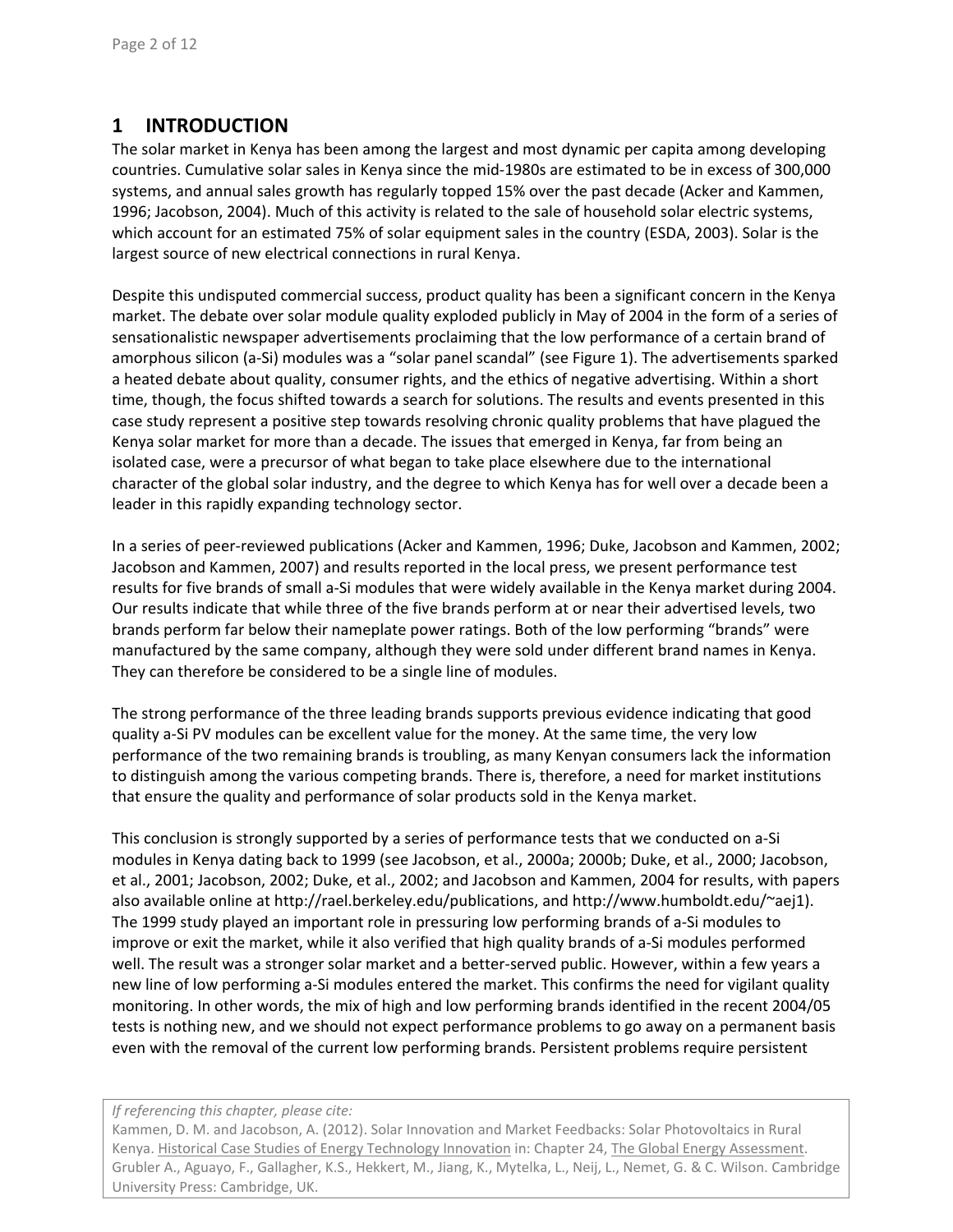solutions, and, in the absence of a vigilant and effective quality assurance program, performance related problems are likely to re-emerge in the future.



**FIGURE 1. "SOLAR SCANDAL" ADVERTISEMENT IN THE DAILY NATION NEWSPAPER, MAY 2, 2004.**

# **2 A BRIEF HISTORY OF A‐SI TESTING IN KENYA**

Amorphous silicon solar modules entered the Kenya market in 1989. Sales grew rapidly, and by the late 1990s a‐Si modules had gained a significant share of the overall solar PV market in Kenya (see **Error! Reference source not found.**). Although the high sales figures indicate commercial success, a‐Si technology has had a mixed reputation for quality in Kenya (e.g., Ochieng, 1999). The first generation of a‐Si modules sold in Kenya were made by the Chronar Corporation, which went bankrupt in the mid‐ 1990s in part due to quality related reputation problems (e.g., Crawford, 1997). Several of Chronar's successors made high performing a‐Si modules, but low quality versions of the technology also continued to be sold. This situation created a serious problem in the market, as many potential solar customers were unable to determine which brands performed well and which did not (Duke, et al., 2002).

The debate about quality led to a study of a‐Si module performance in 1999. This joint study was carried out by researchers (including the authors of this case study) from the University of California, Berkeley and Princeton University in collaboration with Energy Alternatives Africa (EAA) of Nairobi which has

*If referencing this chapter, please cite:*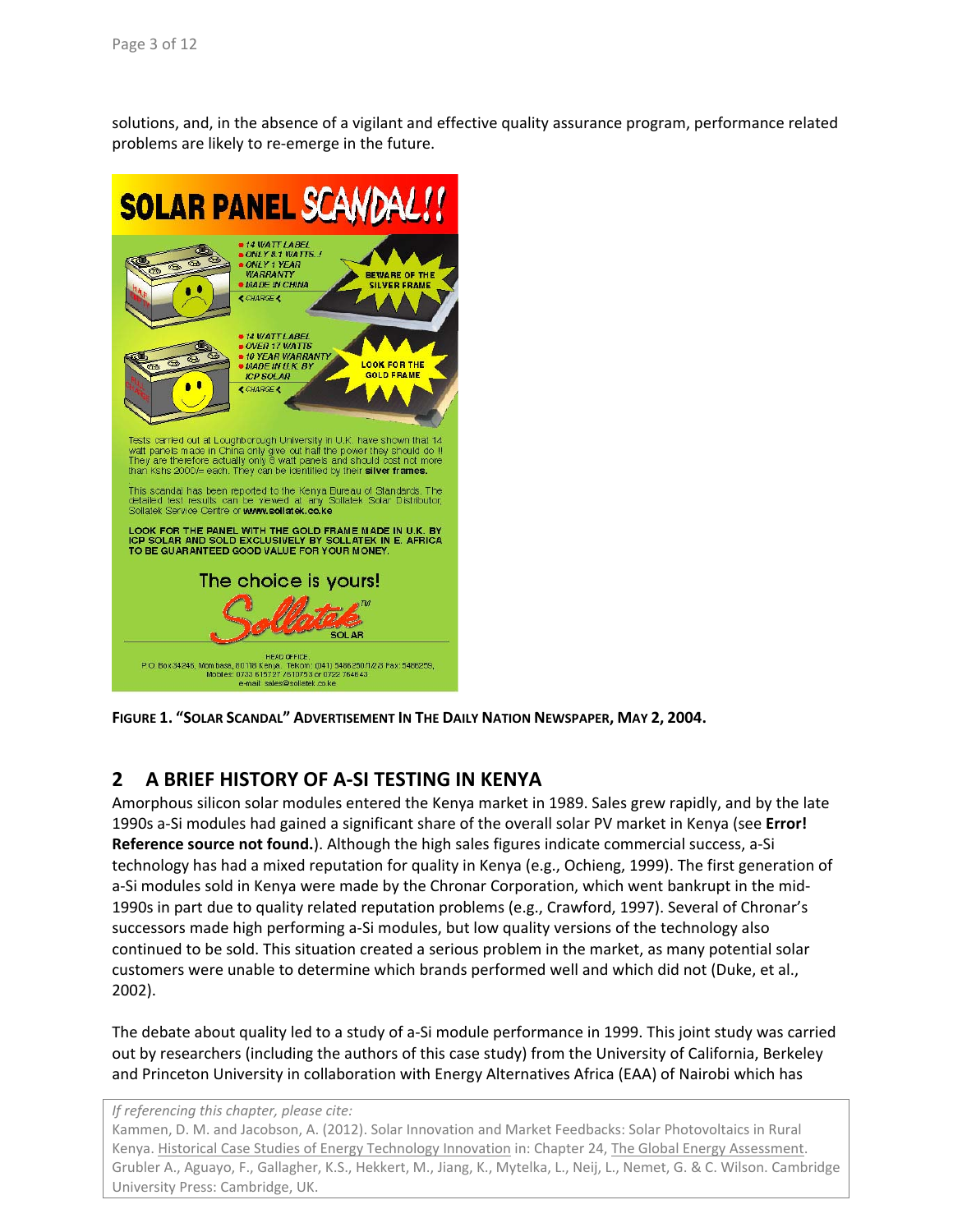since changed its name to Energy for Sustainable Development, Africa (ESDA). In the context of this case study, we carried out a field study that included performance measurements of 130 a‐Si modules and 17 crystalline modules at 145 homes in rural Kenya. We also purchased 14 new a‐Si modules in Nairobi that we tested at outdoor testing facilities in the US and Kenya.



**FIGURE 2. SOLAR MODULE SALES FROM 1987 TO 2001.** SOURCES: HANKINS AND BESS, 1994; HANKINS, 2000; ESDA, 2003.

## **3 ASSURING PRODUCT QUALITY (1): PERFORMANCE TESTING IN 1999**

#### **3.1 Amorphous Silicon PV Performance Testing & Results ‐ 1999**

At the time of the 1999 study, the large majority of the a‐Si modules sold in Kenya were manufactured by three competing companies. The results of the study are shown in **Error! Reference source not found.** and summarized in **Error! Reference source not found.**. They indicate that a‐Si modules made by two of the three companies (Free Energy Europe and Koncar) performed reasonably well, while modules manufactured by the third company (Intersolar) performed well below their advertised levels. Free Energy Europe purchased the factory in France where its a‐Si modules are manufactured from Neste Advanced Power Systems (NAPS) in 1998 (Duke, et al., 2000). Koncar modules are now sold in Kenya under the brand name "Solar Cells". Intersolar was purchased by ICP‐Solar in 2003 (Lane, 2003).

The performance testing showed that the high performing brands of a‐Si modules were an effective, low cost alternative to crystalline PV. However, the poor performance of the low performing brand indicated a need for measures to ensure the high quality of all modules sold in the Kenya PV market. For more information about the study, see Jacobson, et al., 2000a, Jacobson, et al., 2000b, Duke, et al., 2000, Duke, et al., 2002, and Jacobson and Kammen, 2007.

*If referencing this chapter, please cite:*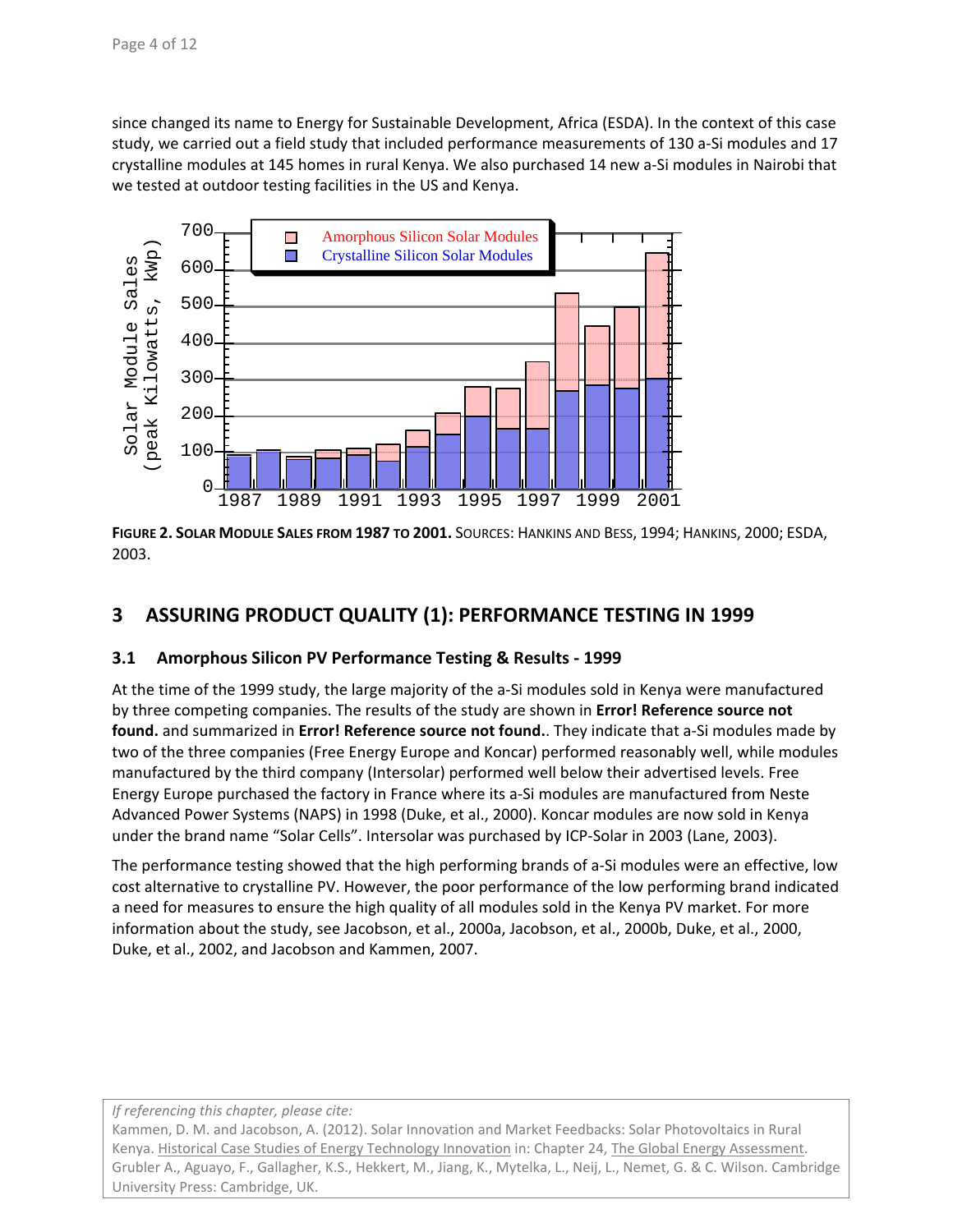| Panel Type                | Rated<br>Max.<br>Power<br>(Watts) | Average<br>Measured<br>Max. Power<br>(Watts) | Percentage<br>of Rated<br>Output | Average<br>Age of<br><b>Modules</b><br>(years) | # Modules<br><b>Tested</b> |
|---------------------------|-----------------------------------|----------------------------------------------|----------------------------------|------------------------------------------------|----------------------------|
| Koncar (Solar Cells)      | 12                                | 10.0                                         | 83%                              | 2.8                                            | 31                         |
| <b>NAPS</b>               | 11                                | 9.7                                          | 88%                              | 3.1                                            | 31                         |
| Free Energy Europe        | 12                                | 10.6                                         | 89%                              | 0.9                                            | 32                         |
| Intersolar "Phoenix"      | 11                                | 6.8                                          | 61%                              | 2.4                                            | 5                          |
| Intersolar "Phoenix Gold" | 14                                | 7.7                                          | 55%                              | 1.5                                            | 12                         |
| <b>APS</b>                | 25                                | 22.5                                         | 90%                              | 5.0                                            | 1                          |
| Chronar                   | 10                                | 7.2                                          | 72%                              | 5.9                                            | 4                          |







#### **FIGURE 3. AVERAGE PERFORMANCE FOR SOLAR PV MODULES TESTED IN 1999.**

#### **3.2 Response to Solar PV Quality in Kenya following the 1999 Study**

Intersolar made considerable investments to improve the performance of its a‐Si products in the years following the 1999 study. These investments resulted in improved performance over time, as documented in **Error! Reference source not found.**. These results include tests carried out by Jacobson in 2000 and 2001 at UC Berkeley, as well as performance results from the 2004/05 study that we report in greater detail below. The tests from 2000 and 2001 were based on samples of four modules each that were sent by Intersolar to UC Berkeley for testing. The 2004/05 performance was based on a randomly selected sample of modules purchased from retail shops in Kenya.

These results represent a significant success story, as the low performing Intersolar modules of the 1990s have been replaced with the current generation of high performing ICP‐Solar a‐Si modules.

*If referencing this chapter, please cite:*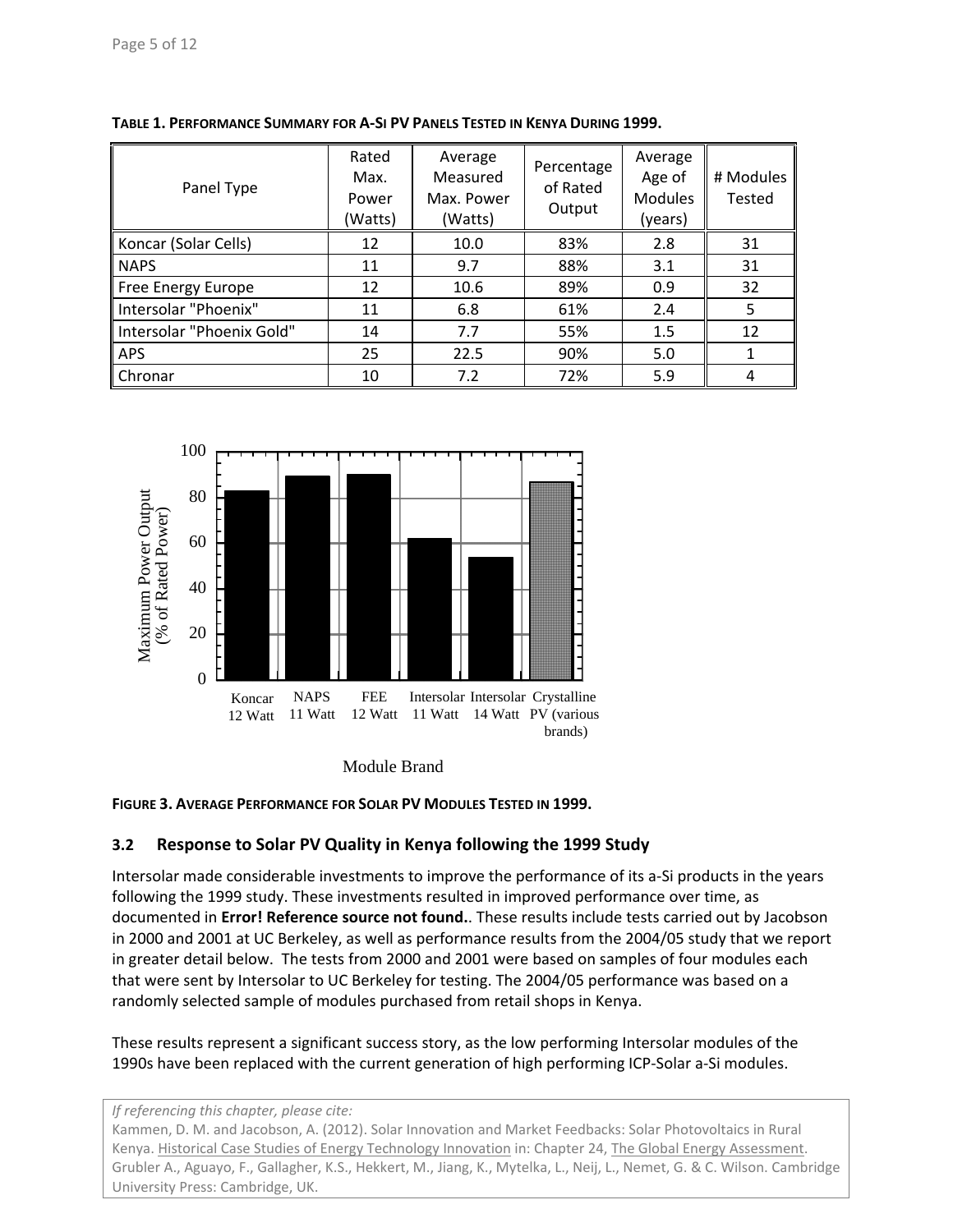However, while the improvements made by Intersolar and ICP‐Solar are very encouraging, these gains did not, as we explain below, eliminate the quality problems with a‐Si technology in the Kenya solar market.



**FIGURE 4. PERFORMANCE TREND FOR 14 WATT RATED INTERSOLAR / ICP‐SOLAR MODULES FROM 1999 TO 2005.** NOTES: THE PERFORMANCE DATA FOR 1999 ARE FROM FIELD TESTS OF THE 12 INTERSOLAR "PHOENIX GOLD" MODULES INCLUDED IN THE BERKELEY‐PRINCETON‐EAA STUDY. THE 2000 AND 2001 RESULTS ARE BASED ON MEASUREMENTS OF TWO SEPARATE BATCHES OF FOUR "PHOENIX GOLD" MODULES BY JACOBSON AT UC BERKELEY. THE 2005 RESULTS ARE BASED ON THE PERFORMANCE OF THE FOUR ICP-SOLAR MODULE INCLUDED IN THE CURRENT STUDY.

Several years after the 1999 study, a new line of low performing a‐Si modules began to enter the Kenya solar market in significant quantities. The presence of these modules eventually led to the tensions described above that came to a head in the first half of 2004. The re-emergence of quality problems in the Kenya market confirm that the issue cannot be solved decisively by one time testing efforts, nor by focusing on the improvement of individual low performing brands. Rather, institutional solutions that persistently require high performance for all brands are needed to ensure quality.

In the years following the 1999 study, the Kenya Bureau of Standards (KBS) worked in collaboration with the Kenya Renewable Energy Association (KEREA) to draft performance standards for a range of solar products, including but not limited to amorphous silicon solar modules. By 2003, the committee in charge of drafting the standards had approved a set of performance standards for both amorphous and crystalline PV modules that drew heavily from the respective codes established by the International Electrotechnical Commission (IEC). The relevant IEC standard for crystalline silicon PV modules is IEC 61215, while the standard for amorphous modules is IEC 61646. The corresponding Kenyan standards are KS 1674 and KS 1675.

The KBS did not, however, have access to the necessary equipment or technical capacity to carry out the specified tests, and the standards, while adopted, remained largely un-enforced. Thus, while the move to draft and adopt performance standards may have represented a positive step towards an institutionalized approach to quality assurance, the adoption of un‐enforced standards did little to protect the interests of Kenyan consumers.

*If referencing this chapter, please cite:*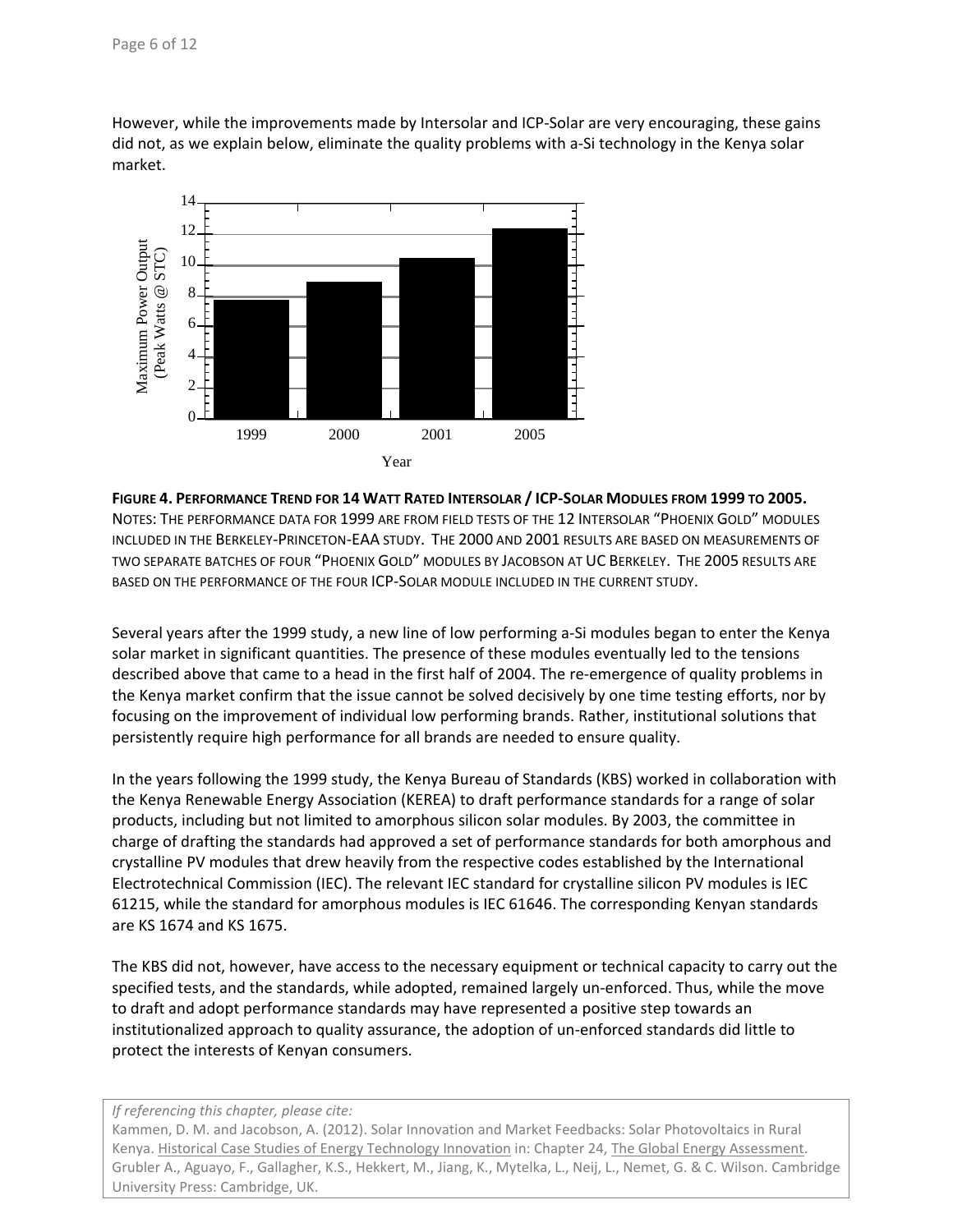# **4 ASSURING PRODUCT QUALITY (2): PERFORMANCE TESTING IN 2004/5**

## **4.1 Amorphous Silicon PV Performance Testing ‐ 2004/5**

The results presented here are based on tests of five different brands of a‐Si solar PV modules sold in Kenya (see Table 2 for details). These tests were carried out at Humboldt State University and the University of California at Berkeley between September of 2004 and March of 2005. In implementing this project, we worked in conjunction with the Kenyan Renewable Energy Association (KEREA), as well as Kenyan based import companies who sell the various brands of amorphous silicon (a‐Si) modules included in the study. In particular, KEREA coordinated a series of discussions within the Kenyan solar energy industry about solar module quality, while the solar import companies contributed funds to cover the costs of buying the modules and shipping them to the USA. The university researchers coordinated all of the field activities related to selecting and purchasing the solar modules from retail shops in Kenya.

| a-Si Module Brand                | <b>Kenyan Import Company</b> | <b>Country of Origin</b> |  |
|----------------------------------|------------------------------|--------------------------|--|
| Free Energy Europe               | Chloride Exide, Telesales    | France                   |  |
| ICP-Solar                        | Sollatek                     | U.K. (Wales)             |  |
| Shenzhen Topray #1<br>(eSolar)*  | Kenital                      | China                    |  |
| Shenzhen Topray #2<br>(SunLink)* | Electric Link                | China                    |  |
| Solar Cells                      | <b>Bhatt Electronics</b>     | Croatia                  |  |

**TABLE 2. BRANDS OF A‐SI SOLAR MODULES INCLUDED IN THE 2004/05 STUDY.**

\* Topray #1 modules were imported by Kenital from the Shenzhen Topray Solar Company and sold in Kenya under the "eSolar" brand name. Topray #2 modules were imported by Electric Link from the Shenzhen Topray Solar Company and sold in Kenya under at least two brand names in Kenya, including "SunLink" and "SunSolar."

## **4.2 Performance Test Results**

The final, stabilized average maximum power output for each of the brands is given in **Error! Reference source not found.**. These results indicate that the performance of three of the brands (Free Energy Europe, Solar Cells, and ICP‐Solar) is consistent with what one would expect from high performing 12 Watt solar PV modules. The performance of the remaining two brands (eSolar and SunLink), both of which are purchased from the same manufacturer in China, is well below their advertised level of performance.

*If referencing this chapter, please cite:*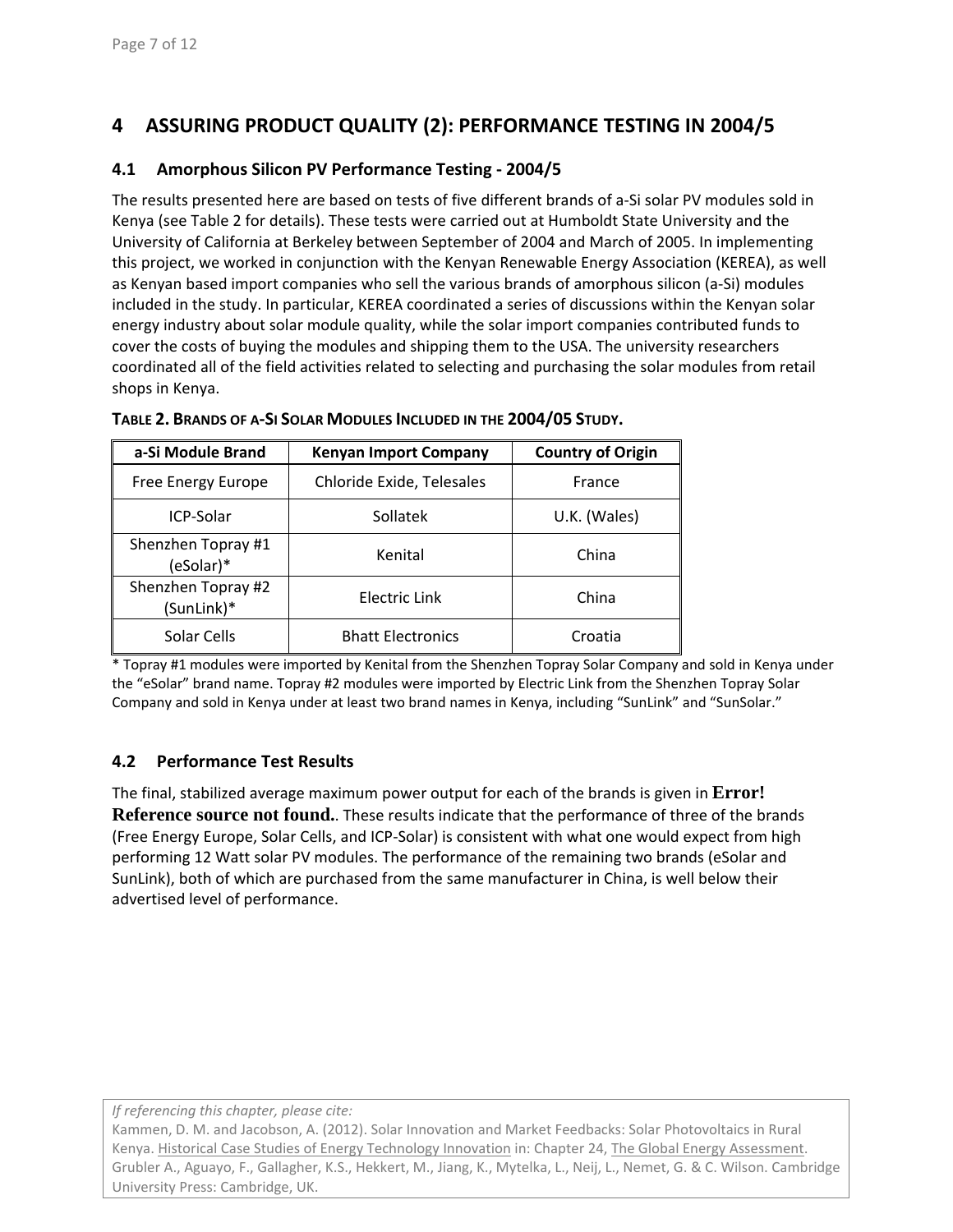It is notable that that the final performance of all three of these brands is close to 12 Watts despite the differences in their initial performance, as it confirms that the rate of efficiency decline over the first months of operation (so‐called 'Staebler‐Wronski degradation') differs from brand to brand. In this study, the average performance of the four ICP‐Solar modules dropped by 29% prior to stabilization, compared to 21% for the Free Energy Europe modules and 20% for the Solar Cells modules. This highlights the importance of basing comparisons of relative performance on the final stabilized performance rather than on the initial power output.

It is also important to note that the relative performance of all three of these brands is statistically identical. In other words, although the average performance of the four ICP‐Solar modules tested in the study (12.3 Watts) was slightly higher than the performance of the Solar Cells (12.1 Watts) and the Free Energy Europe (11.8 Watts) modules, these differences are well within the margin of error of the measurements methods used in the study. The 95% confidence intervals for average stabilized performance for Free Energy Europe modules are 10.7 ‐ 12.9 Watts, for Solar Cells modules are 11.2 ‐ 13.0 Watts, and for ICP‐Solar modules are 10.3 ‐ 14.3 Watts. A larger sample size for each module type would be required to determine differences in the relative performance of the respective brands.

One additional significant point is that, while the maximum power output of a solar module under standard test conditions is a key indicator of performance, other performance parameters such as durability and longevity are also important. In this area, Free Energy Europe is noteworthy for the high performance of its "C‐version" a‐Si module, which has passed the rigorous set of tests required for IEC certification (based on the IEC 61646 standard).



**FIGURE 5. AVERAGE STABILIZED MAXIMUM POWER OUTPUT FOR FIVE BRANDS OF AMORPHOUS SILICON SOLAR MODULES SOLD IN KENYA.** NOTES: MAXIMUM POWER AT STANDARD TEST CONDITIONS (STC) OF 1000 W/M2 AND 25°C.

As noted above, the performance of the two low performing brands is well below their advertised nameplate ratings. The average stabilized performance for both lines of Shenzhen Topray a‐Si modules was approximately 6 Watts, which is well below acceptable levels for 14 Watt rated modules. The low

*If referencing this chapter, please cite:*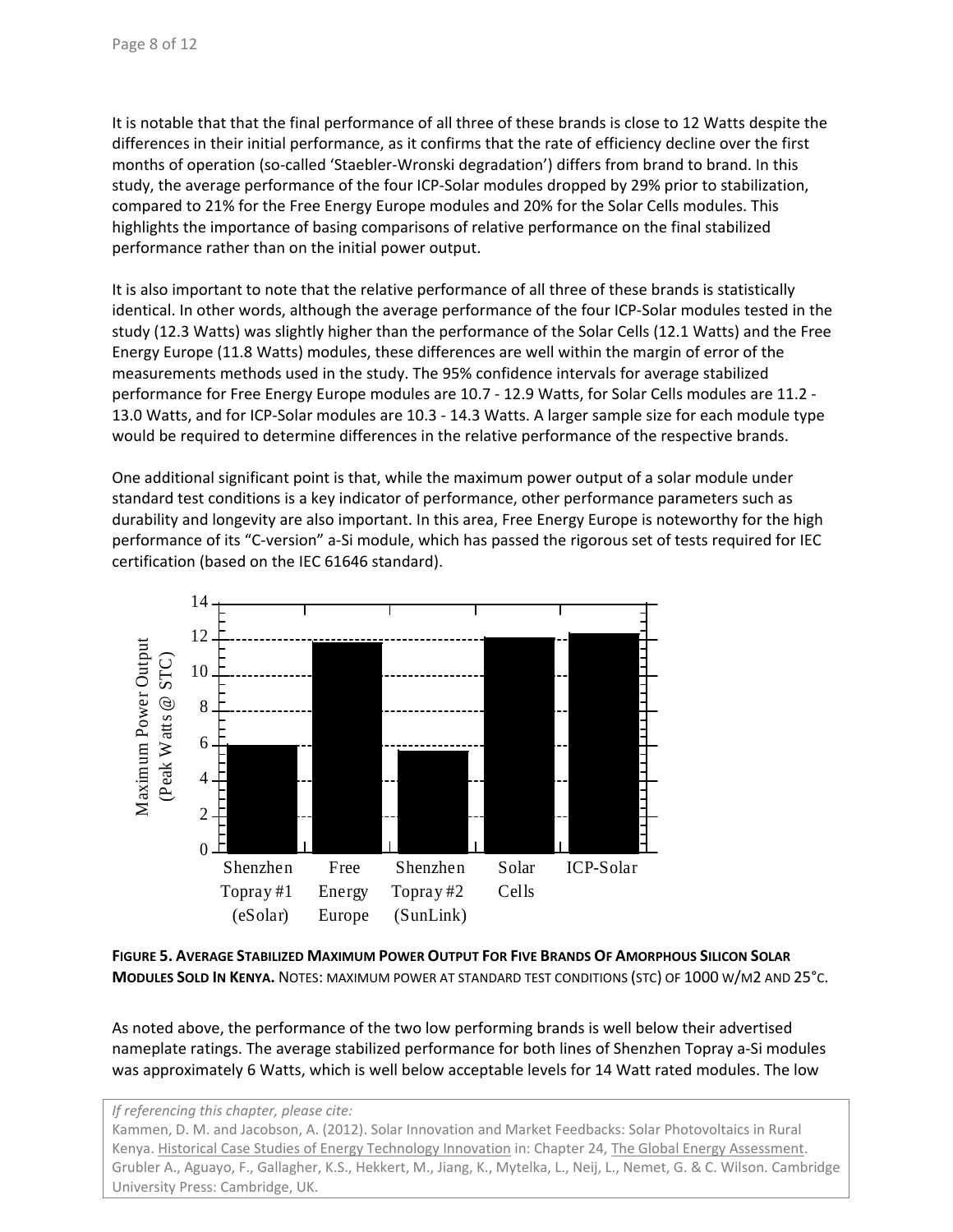performance of these modules may be caused by impurities introduced during production and/or other quality control problems in the manufacturing process.

In addition to low power output, we observed problems with module failure for both lines of Shenzhen Topray a‐Si modules. In the case of the modules sold under the eSolar brand name, three of the four modules failed completely during their first few months on the test rack. One of the four modules sold under the SunLink brand name also failed during this time period. These failures appear to be caused by water intrusion that led to delamination of the active material of the a‐Si modules (see **Error! Reference source not found.**).



**FIGURE 6. WATER INTRUSION RELATED DELAMINATION IN A SHENZHEN TOPRAY A‐SI SOLAR MODULE. PHOTO: ARNE JACOBSON.**

#### **4.3 Response to Amorphous Silicon Performance Results from the 2004/05 Study**

Kenital, the company that marketed the Shenzhen Topray amorphous silicon modules under its eSolar brand name, responded to the results of this study by discontinuing sales of these low performing modules. Upon learning of the test results, Kenital began importing and distributing the Croatian made "Solar Cells" a‐Si modules.

Electric Link, the other company that had been importing Shenzhen Topray modules, continued to sell the product for a number of months after being informed of its low performance. The Kenya Bureau of Standards (KBS) moved to enforce its existing quality standards for both amorphous and crystalline silicon PV modules in the month following the public release of the results of this study in Kenya. It was only at this point that Electric Link discontinued sales of the low performing Shenzhen Topray modules.

## **5 DISCUSSION & IMPLICATIONS**

The history of solar PV in Kenya, focusing on the importance of quality control and the role of performance testing, highlights the importance of an institutional and enforceable approach to quality assurance. Currently, the KBS requires that import companies secure a certificate that validates that their product conforms to the respective Kenyan standards prior to bringing the modules into the

*If referencing this chapter, please cite:*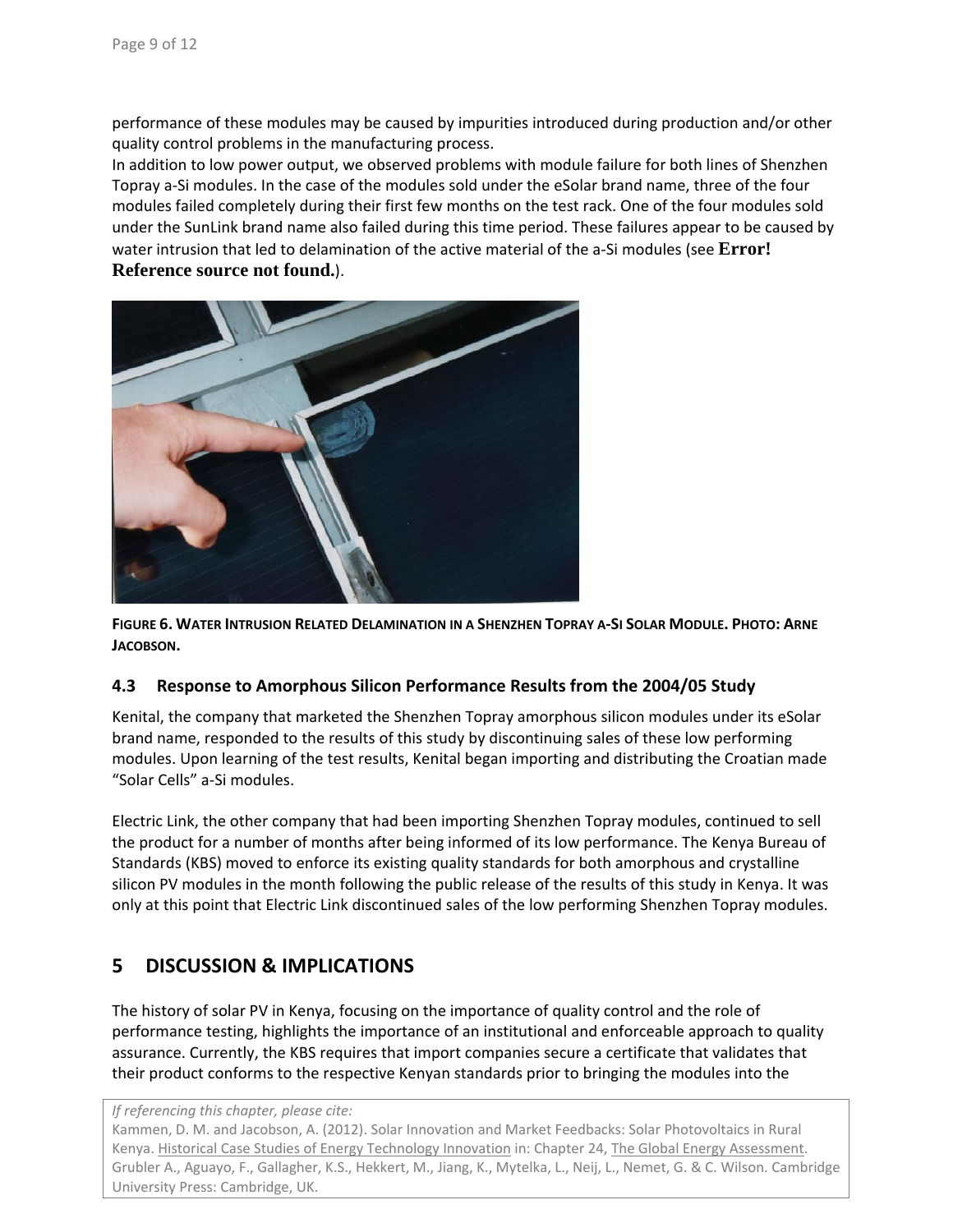country. This certificate of conformity must be issued by an accredited laboratory. No such facility exists in Kenya, so this testing takes place in laboratories in Europe, North America, and Asia (see www.worldbank.org/astae/qpp/PVGAP/App8.pdf for a list of qualified facilities). This means that potential market feedbacks between end‐users and suppliers of energy technologies may be weakened (with the testing stations only available overseas).

This approach represents a promising step towards an institutionalized approach to quality assurance for the Kenya solar market. While it is perhaps too early to draw conclusions about the long term significance of these recent events, several solar manufacturers have already sought and obtained IEC certification as the result of this new requirement for participation in the Kenya market. At the same time, the lower performing brands appear to have been forced from the market.

## **6 CONCLUSIONS**

The evolution and both national and international support of renewable energy markets has become a topic of international concern (IPCC, 2011). The findings presented here are important not only for Kenya, but also for solar markets elsewhere in Africa and in developing markets worldwide. One of the barriers to the regulatory approach that is currently being implemented in Kenya had been a dearth of small, low cost, certified solar PV modules. In many African countries the solar markets remain too small to provide the government with sufficient leverage to induce solar manufacturers to pursue certification for the purpose of selling products in that country alone. The Kenya market, however, appears to have grown to a size where it can now successfully provoke such a response. Now that Kenya has taken this step, it should be easier for countries with smaller solar markets to follow suit. This suggests the possibility for significant spillover benefits from Kenya to solar markets elsewhere on the continent and beyond.

On a global stage, the recent growth of on‐grid and off‐grid renewable energy deployment has raised issues of product quality, testing procedures, and the value of certification and of industry standards. The experience in Kenya is particularly important in efforts to resolve these issues because avenues to address product testing, consumer and industry feedback are all weak in the solar industry generally. These issues are exacerbated in developing nations. More broadly, the Kenya solar story involves a holistic, or 'systems' approach to integrating scientific, engineering, industry standards, and adaptive, or 'organic' regulation of a fast‐growing element of the energy sector.

## **7 FURTHER READING**

- *IPCC Special Report on Renewable Energy Sources and Climate Change Mitigation* [O. Edenhofer, R. Pichs‐Madruga, Y. Sokona, K. Seyboth, P. Matschoss, S. Kadner, T. Zwickel, P. Eickemeier, G. Hansen, S. Schlömer, C. v. Stechow (eds.)] (Cambridge University Press, Cambridge, United Kingdom and New York, NY, USA).
- Jacobson, A. and Kammen, D. M. (2007) "Engineering, Institutions, and the Public Interest: Evaluating Product Quality in the Kenyan Solar Photovoltaics Industry", *Energy Policy*, **35**, 2960 ‐ 2968.

Kammen, D. M. (2006) "The Rise of Renewable Energy", *Scientific American*, September, 82 ‐ 91.

*If referencing this chapter, please cite:*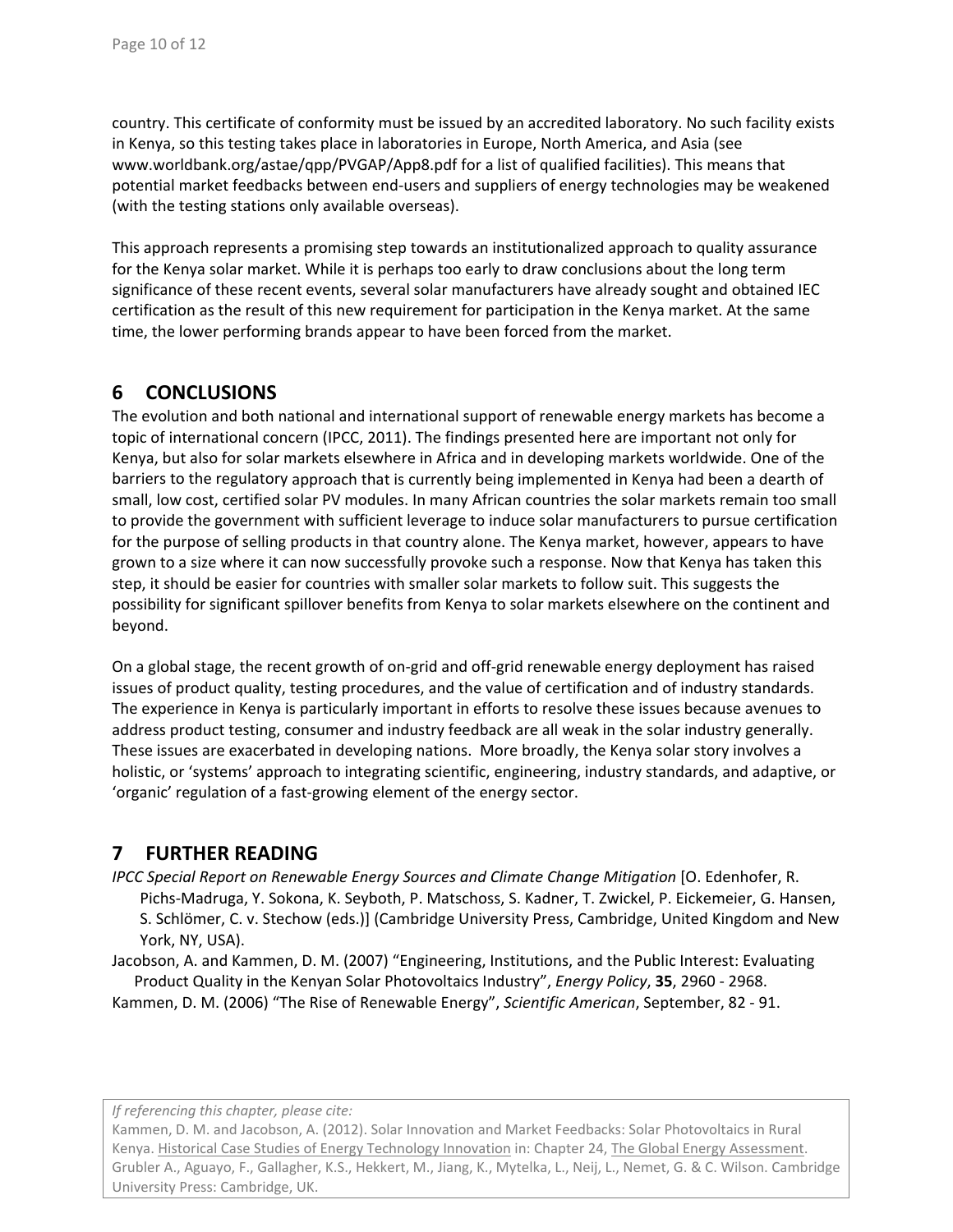## **8 REFERENCES**

- Acker, R. and Kammen, D. M. (1996) "The quiet (Energy) revolution: the diffusion of photovoltaic power systems in Kenya," *Energy Policy*, **24**, 81 ‐ 111.
- Cereghetti, N., E. Burá, D. Chianese, G. Friesen, A. Realini, and S. Ressonico (2003) "Power and Energy Production of PV Modules: Statistical Considerations of 10 Years Activity," 3<sup>rd</sup> World Conference on Photovoltaic Energy Conversion, May 11‐18, 2003, Osaka, Japan.
- Crawford, Mark (1997) "Kiss' New PV Plans: Market Plants, Not Panels", *The Energy Daily*, King Communications Group, Inc.
- Duke, R. D., S. Graham, M. Hankins, A. Jacobson, D.M. Kammen, B. Osawa, S. Pulver, and E. Walther (2000) "Field Performance Evaluation of Amorphous Silicon (a‐Si) Photovoltaic Systems in Kenya: Methods and Measurements in Support of a Sustainable Commercial Solar Energy Industry" Washington, D.C., World Bank, ESMAP.
- Duke, R., A. Jacobson, and D.M. Kammen (2002) "Product Quality in the Kenyan Solar Home Systems Market," *Energy Policy*, **30**, pp. 477 –499.
- Eikelboom, J.A. and M.J. Jansen (2000) "Characterization of PV Modules of New Generations", ECN Report #ECN‐C‐00‐067, Netherlands.
- ESDA (2003) "Study on PV Market Chains in East Africa," Report for the World Bank, October, 2003, by Energy for Sustainable Development Africa (ESDA), Nairobi, Kenya.
- Faiman, David, Dov Bukobza, Shlomo Kabalo, Indra Karki, Bryan Medwed, Vladimir Melnichak, Edwin de Held, and Henk Oldenkamp (2003) "Amorphous, Mono‐ and Poly‐Crystalline Silicon PV Modules: A Comparative Study of Their Relative Efficiencies Under Various Outdoor Conditions", 3<sup>rd</sup> World Conference on Photovoltaic Energy Conversion, May 11‐18, 2003, Osaka, Japan.
- Green, Martin A. (2005) "Silicon Photovoltaic Modules: A Brief History of the First 50 Years," *Progess in Photovoltaics: Research and Applications*, **13**, pp. 447‐455.
- Hankins, Mark and Mike Bess (1994) "Photovoltaic Power to the People: The Kenya Case," report for the Joint UNDP/World Bank Energy Sector Management Assistance Programme (ESMAP), January, 1994.
- Hankins, Mark (2000) "A case study on private provision of photovoltaic systems in Kenya," Chapter 11 from *Energy Services for the World's Poor* Washington, DC, World Bank Energy Sector Management Assistance Program (ESMAP).
- IEC (1993) "IEC 61215: Crystalline Silicon Terrestrial Photovoltaic Modules Design qualification and Type approval", IEC Central Office, Geneva, Switzerland.
- IEC (1996) "IEC 61646: Thin‐film terrestrial photovoltaic (PV) modules ‐ Design qualification and type approval", IEC Central Office, Geneva, Switzerland.
- *IPCC Special Report on Renewable Energy Sources and Climate Change Mitigation* [O. Edenhofer, R. Pichs‐Madruga, Y. Sokona, K. Seyboth, P. Matschoss, S. Kadner, T. Zwickel, P. Eickemeier, G. Hansen, S. Schlömer, C. v. Stechow (eds.)] (Cambridge University Press, Cambridge, United Kingdom and New York, NY, USA).
- Jacobson, A., R. Duke, D.M. Kammen, and M. Hankins (2000a) "Field Performance Measurements of Amorphous Silicon Photovoltaic Modules in Kenya," Conference Proceedings, American Solar Energy Society (ASES), Madison, Wisconsin, USA, June 16‐21, 2000.
- Jacobson, A., R. Duke, and D.M. Kammen (2000b) "Amorphous Silicon PV Panels: Are they a good value for the money?", *Solarnet*, **2 (2)**, Nairobi, Kenya.
- Jacobson, A., R. Duke, and D.M. Kammen (2001) "Update on the Performance of 14 Watt Phoenix Gold solar panels", *Solarnet*, **3 (2)**, Nairobi, Kenya.
- Jacobson, Arne (2002) " AJ's Technical Tips: Designing a Small Solar PV System Part II: Sizing the Solar Panel," *Solarnet*, **4 (1)**, Nairobi, Kenya.

*If referencing this chapter, please cite:*